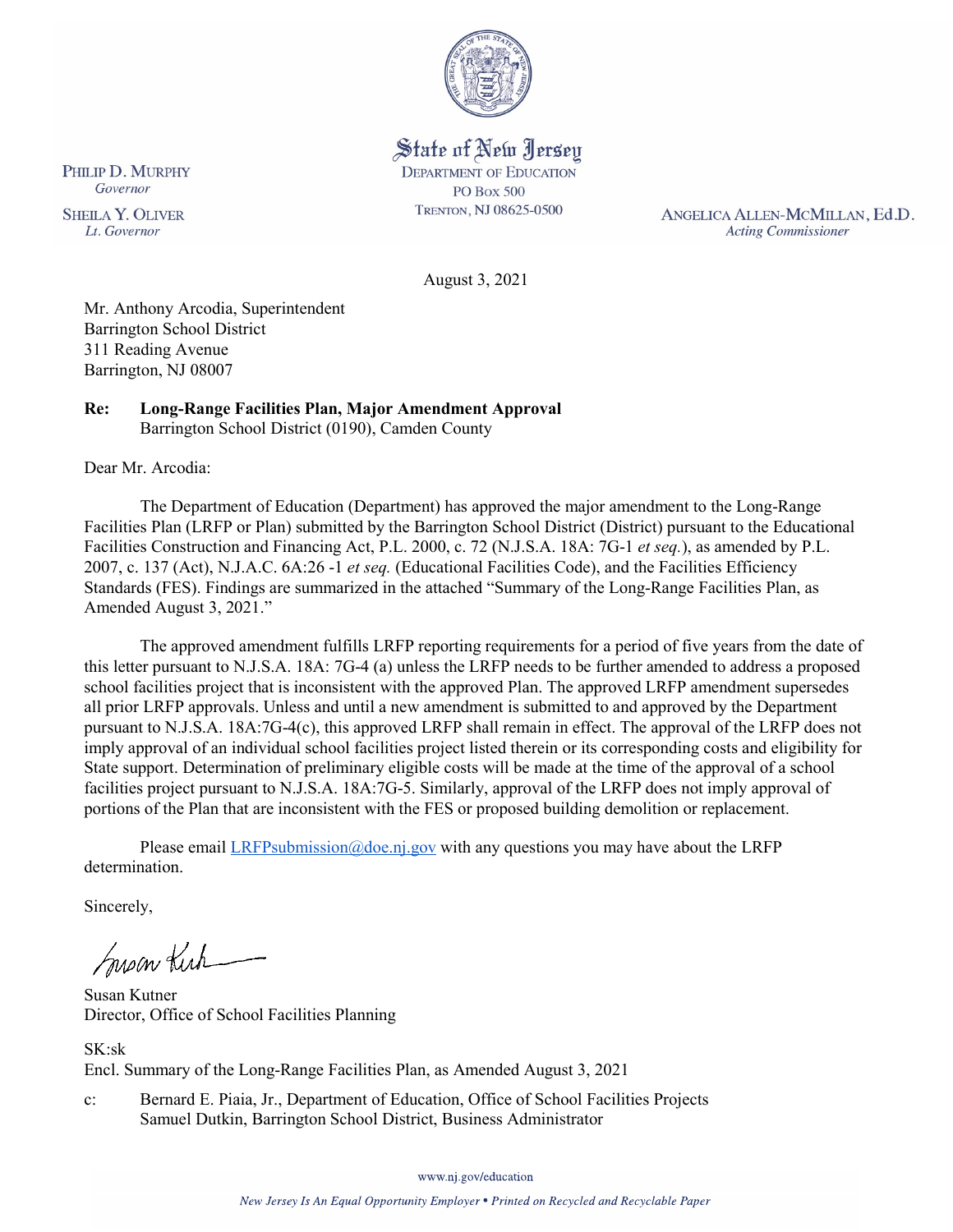# **Barrington School District (0190) Summary of the Long-Range Facilities Plan, as Amended August 3, 2021**

The Department of Education (Department) has completed its review of the major amendment to the Long-Range Facilities Plan (LRFP or Plan) submitted by the Barrington School District (District) pursuant to the Educational Facilities Construction and Financing Act, P.L. 2000, c. 72 (N.J.S.A. 18A: 7G-1 *et seq.*), as amended by P.L. 2007, c. 137 (Act), N.J.A.C. 6A:26-1 et seq. (Educational Facilities Code), and the Facilities Efficiency Standards (FES).

The following provides a summary of the District's approved amended LRFP. The summary is based on the standards set forth in the Act, the Educational Facilities Code, the FES, District-reported information in the Department's LRFP reporting system, and supporting documentation. The referenced reports in *italic* text are standard reports available on the Department's LRFP website.

# **1. Inventory Overview**

The District is classified as a Regular Operating District (ROD) for funding purposes. It provides services for students in grades PK-8.

The District identified existing and proposed schools, sites, buildings, rooms, and site amenities in its LRFP. Table 1 lists the number of existing and proposed district schools, sites, and buildings. Detailed information can be found in the *School Asset Inventory Report* and the *Site Asset Inventory Report.*

**As directed by the Department, school facilities projects that have received initial approval by the Department and have been approved by the voters, if applicable, are represented as "existing" in the LRFP.** Approved projects that include new construction and/or the reconfiguration/reassignment of existing program space are as follows: n/a.

| Category                                     | <b>Existing</b> | <b>Proposed</b> |
|----------------------------------------------|-----------------|-----------------|
| Number of Schools (assigned DOE school code) |                 |                 |
| Number of School Buildings <sup>1</sup>      |                 |                 |
| Number of Non-School Buildings <sup>2</sup>  |                 |                 |
| Number of Vacant Buildings                   |                 |                 |
| Number of Sites                              |                 |                 |

#### **Table 1: Number of Schools, School Buildings, and Sites**

Based on the existing facilities inventory submitted by the District:

- Schools using leased buildings (short or long-term):  $n/a$
- Schools using temporary classroom units (TCUs), excluding TCUs supporting construction: n/a
- Vacant/unassigned school buildings:  $n/a$

 $\overline{a}$ 

<span id="page-1-1"></span><span id="page-1-0"></span>*<sup>1</sup>* Includes district-owned buildings and long-term leases serving students in district-operated programs

<sup>&</sup>lt;sup>2</sup> Includes occupied district-owned buildings not associated with a school, such as administrative buildings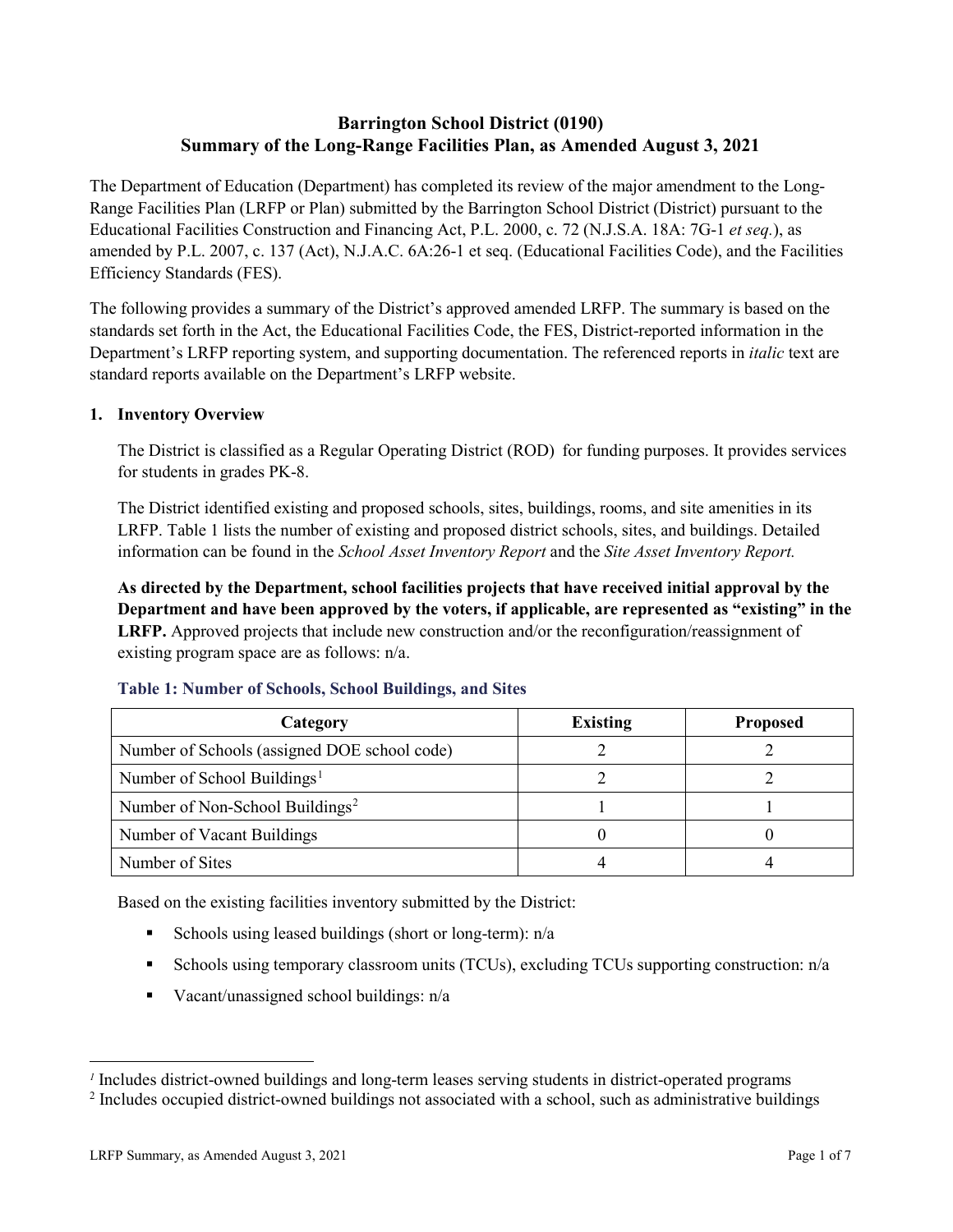Findings:

The Department has determined that the proposed inventory is adequate for approval of the District's LRFP amendment. However, the LRFP determination does not imply approval of an individual school facilities project listed within the LRFP; the District must submit individual project applications for project approval.

# **2. District Enrollments**

The District determined the number of students, or "proposed enrollments," to be accommodated for LRFP planning purposes on a district-wide basis and in each school.

The Department minimally requires the submission of a standard cohort-survival projection using historic enrollment data from the Application for School State Aid (ASSA) or NJ Smart. The cohort-survival method projection method forecasts future students based upon the survival of the existing student population as it moves from grade to grade. A survival ratio of less than 1.00 indicates a loss of students, while a survival ratio of more than 1.00 indicates the class size is increasing. For example, if a survival ratio tracking first to second grade is computed to be 1.05, the grade size is increasing by 5% from one year to the next. The cohort-survival projection methodology works well for communities with stable demographic conditions. Atypical events impacting housing or enrollments, such as an economic downturn that halts new housing construction or the opening of a charter or private school, typically makes a cohort-survival projection less reliable.

#### **Proposed enrollments are based on a standard cohort-survival enrollment projection.**

Adequate supporting documentation was submitted to the Department to justify the proposed enrollments. Table 2 provides a comparison of existing and projected enrollments. All totals include special education students.

|                              | <b>Existing Enrollments</b> | <b>District Proposed Enrollments</b> |
|------------------------------|-----------------------------|--------------------------------------|
| <b>Grades</b>                | 2020-21                     | 2025-26                              |
| PK (excl. private providers) | 10                          | 15                                   |
| Grades K to 5                | 382                         | 384                                  |
| Grades 6 to 8                | 184                         | 184                                  |
| Grades 9 to 12               |                             |                                      |
| <b>Totals PK to 12</b>       | 576                         | 583                                  |

# **Table 2: Enrollments**

Findings:

The Department has determined the District's proposed enrollments to be acceptable for approval of the District's LRFP amendment. The Department will require a current enrollment projection at the time an application for a school facilities project is submitted incorporating the District's most recent enrollments in order to verify that the LRFP's planned capacity is appropriate for the updated enrollments.

# **3. District Practices Capacity**

Based on information provided in the room inventories, District Practices Capacity was calculated for each school building to determine whether adequate capacity is proposed for the projected enrollments based on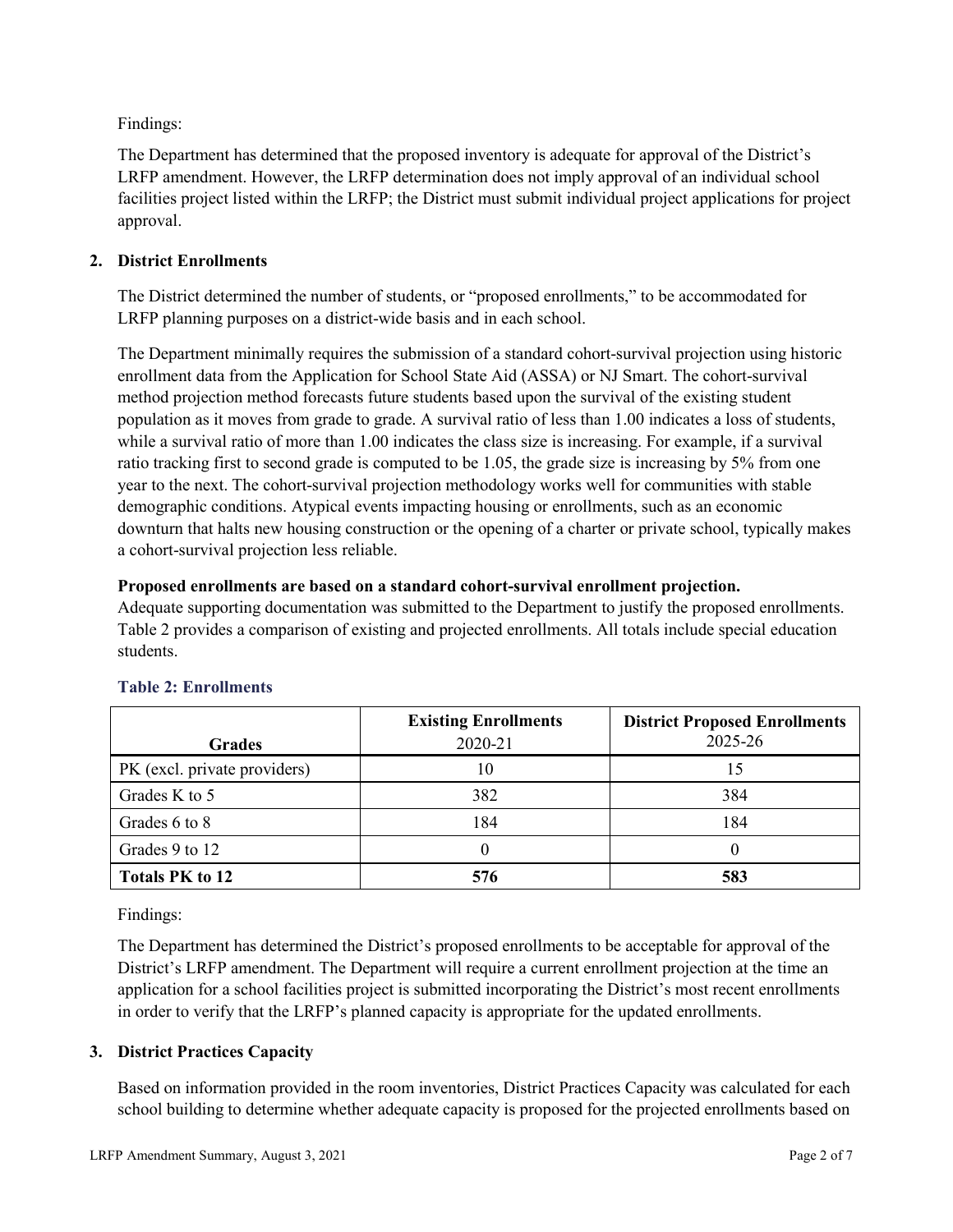district scheduling and class size practices. The capacity totals assume instructional buildings can be fully utilized regardless of school sending areas, transportation, and other operational issues. The calculations only consider district-owned buildings and long-term leases; short term leases and temporary buildings are excluded. **A capacity utilization factor of 90% for classrooms serving grades K-8 and 85% for classrooms serving grades 9-12 is applied in accordance with the FES.** No capacity utilization factor is applied to preschool classrooms.

In certain cases, districts may achieve adequate District Practices Capacity to accommodate enrollments but provide inadequate square feet per student in accordance with the FES, resulting in educational adequacy issues and "Unhoused Students." Unhoused students are considered in the "Functional Capacity" calculations used to determine potential State support for school facilities projects and are analyzed in Section 4.

Table 3 provides a summary of proposed enrollments and existing and proposed District-wide capacities. Detailed information can be found in the LRFP website reports titled *FES and District Practices Capacity Report, Existing Rooms Inventory Report, and Proposed Rooms Inventory Report.*

| <b>Grades</b>              | <b>Proposed</b><br><b>Enrollments</b> | <b>Existing</b><br><b>District</b><br><b>Practices</b><br>Capacity | <b>Existing</b><br>Deviation* | <b>Proposed</b><br><b>District</b><br><b>Practices</b><br>Capacity | <b>Proposed</b><br>Deviation* |
|----------------------------|---------------------------------------|--------------------------------------------------------------------|-------------------------------|--------------------------------------------------------------------|-------------------------------|
| Elementary ( $PK$ to 5)    | 399                                   | 435.86                                                             | 36.86                         | 435.86                                                             | 36.86                         |
| Middle $(6 \text{ to } 8)$ | 184                                   | 228.34                                                             | 44.34                         | 228.34                                                             | 44.34                         |
| High $(9 \text{ to } 12)$  | 0                                     | 0.00                                                               | 0.00                          | 0.00                                                               | 0.00                          |
| <b>District Totals</b>     | 583                                   | 664.20                                                             | 81.20                         | 664.20                                                             | 81.20                         |

# **Table 3: District Practices Capacity Analysis**

*\* Positive numbers signify surplus capacity; negative numbers signify inadequate capacity. Negative values for District Practices capacity are acceptable for approval if proposed enrollments do not exceed 100% capacity utilization.*

Considerations:

- Based on the proposed enrollments and existing room inventories, the District is projected to have inadequate capacity for the following grade groups, assuming all school buildings can be fully utilized: n/a
- Adequate justification has been provided by the District if the proposed capacity for a school significantly deviates from the proposed enrollments. Generally, surplus capacity is acceptable for LRFP approval if additional capacity is not proposed through new construction.

# Findings:

The Department has determined that proposed District capacity, in accordance with the proposed enrollments, is adequate for approval of the District's LRFP amendment. The Department will require a current enrollment projection at the time an application for a school facilities project is submitted, incorporating the District's most recent Fall Enrollment Report, in order to verify that the LRFP's planned capacity meets the District's updated enrollments.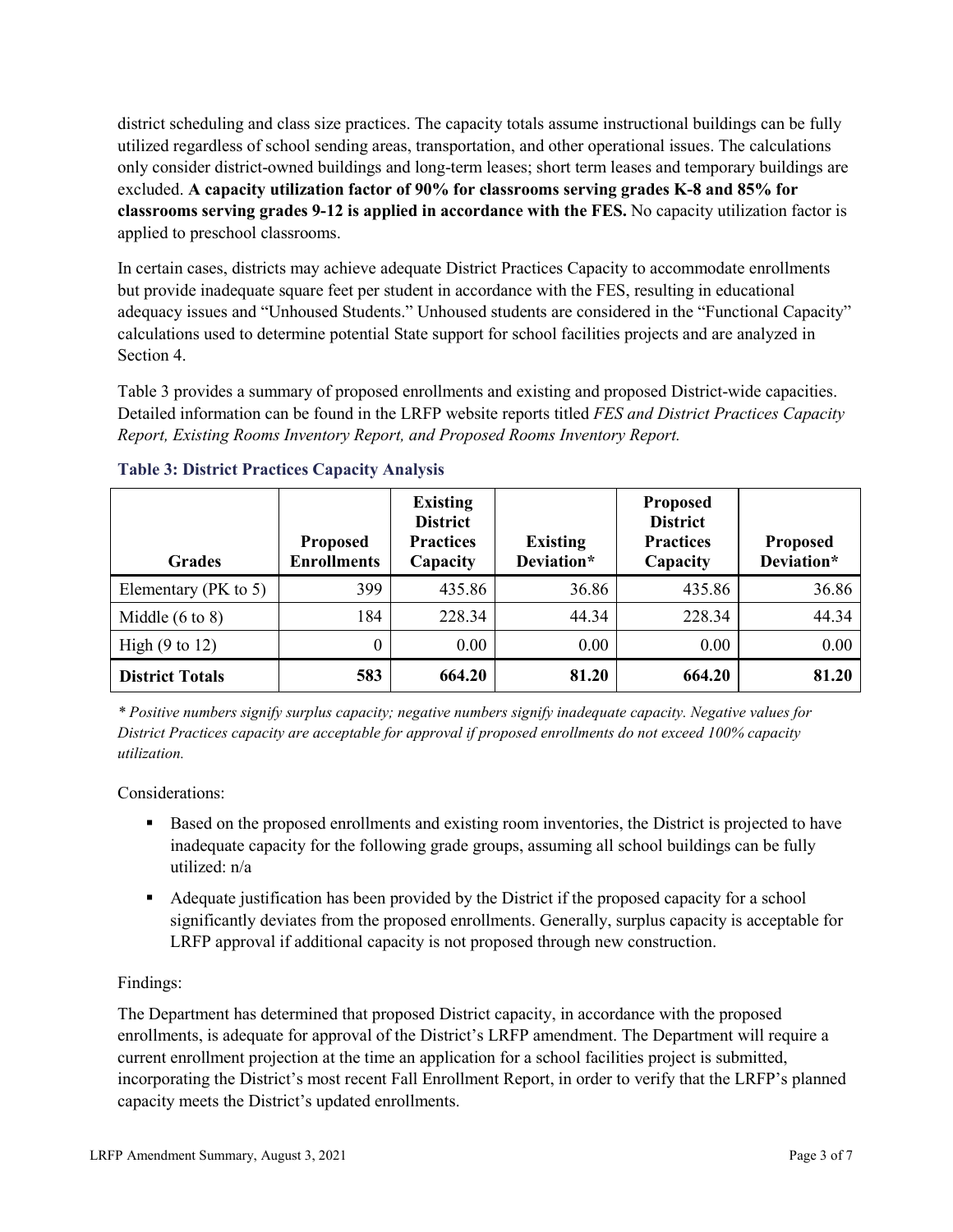#### **4. New Construction Funding Eligibility**

*Functional Capacity* was calculated and compared to the proposed enrollments to provide a **preliminary estimate** of Unhoused Students and new construction funding eligibility. **A final determination will be made at the time of project application approval.**

*Functional Capacity* is the adjusted gross square footage of a school building *(total gross square feet minus excluded space)* divided by the minimum area allowance per full-time equivalent student for the grade level contained therein. *Unhoused Students* is the number of students projected to be enrolled in the District that exceeds the Functional Capacity of the District's schools pursuant to N.J.A.C. 6A:26-2.2(c). *Excluded Square Feet* includes (1) square footage exceeding the FES for any pre-kindergarten, kindergarten, general education, or self-contained special education classroom; (2) grossing factor square footage *(corridors, stairs, mechanical rooms, etc.)* that exceeds the FES allowance, and (3) square feet proposed to be demolished or discontinued from use. Excluded square feet may be revised during the review process for individual school facilities projects.

Table 4 provides a preliminary assessment of the Functional Capacity, Unhoused Students, and Estimated Maximum Approved Area for Unhoused Students for each FES grade group. The calculations exclude temporary facilities and short-term leased buildings. School buildings proposed for whole or partial demolition or reassignment to a non-school use are excluded from the calculations pending project application review. If a building is proposed to be reassigned to a different school, the square footage is applied to the proposed grades after reassignment. Buildings that are not assigned to a school are excluded from the calculations. In addition, only preschool students eligible for state funding (former ECPA students) are included. Detailed information concerning the calculations can be found in the *Functional Capacity and Unhoused Students Report* and the *Excluded Square Footage Report.*

| Category                                     | PK/K to 5 | 6 to 8 | 9 to 12  | <b>Total</b> |
|----------------------------------------------|-----------|--------|----------|--------------|
| Eligible PK /K-12 Proposed Enrollments       | 399       | 184    | 0        |              |
| FES Area Allowance (SF/student)              | 125.00    | 134.00 | 151.00   |              |
| <b>Prior to Completion of Proposed Work:</b> |           |        |          |              |
| <b>Existing Gross Square Feet</b>            | 55,177    | 39,799 | $\Omega$ | 94,976       |
| <b>Adjusted Gross Square Feet</b>            | 53,954    | 36,041 | $\theta$ | 89,996       |
| <b>Adjusted Functional Capacity</b>          | 427.92    | 272.43 | 0.00     |              |
| <b>Unhoused Students</b>                     | 0.00      | 0.00   | 0.00     |              |
| Est. Max. Area for Unhoused Students         | 0.00      | 0.00   | 0.00     |              |
| <b>After Completion of Proposed Work:</b>    |           |        |          |              |
| Gross Square Feet                            | 55,177    | 39,799 | $\theta$ | 94,976       |
| New Gross Square Feet                        | $\theta$  | 0      | $\theta$ | $\Omega$     |
| <b>Adjusted Gross Square Feet</b>            | 53,954    | 36,041 | $\Omega$ | 89,996       |
| <b>Functional Capacity</b>                   | 427.92    | 272.43 | 0.00     |              |
| Unhoused Students after Construction         | 0.00      | 0.00   | 0.00     |              |
| Est. Max. Area Remaining                     | 0.00      | 0      | 0.00     |              |

#### **Table 4: Estimated Maximum Approved Area for Unhoused Students**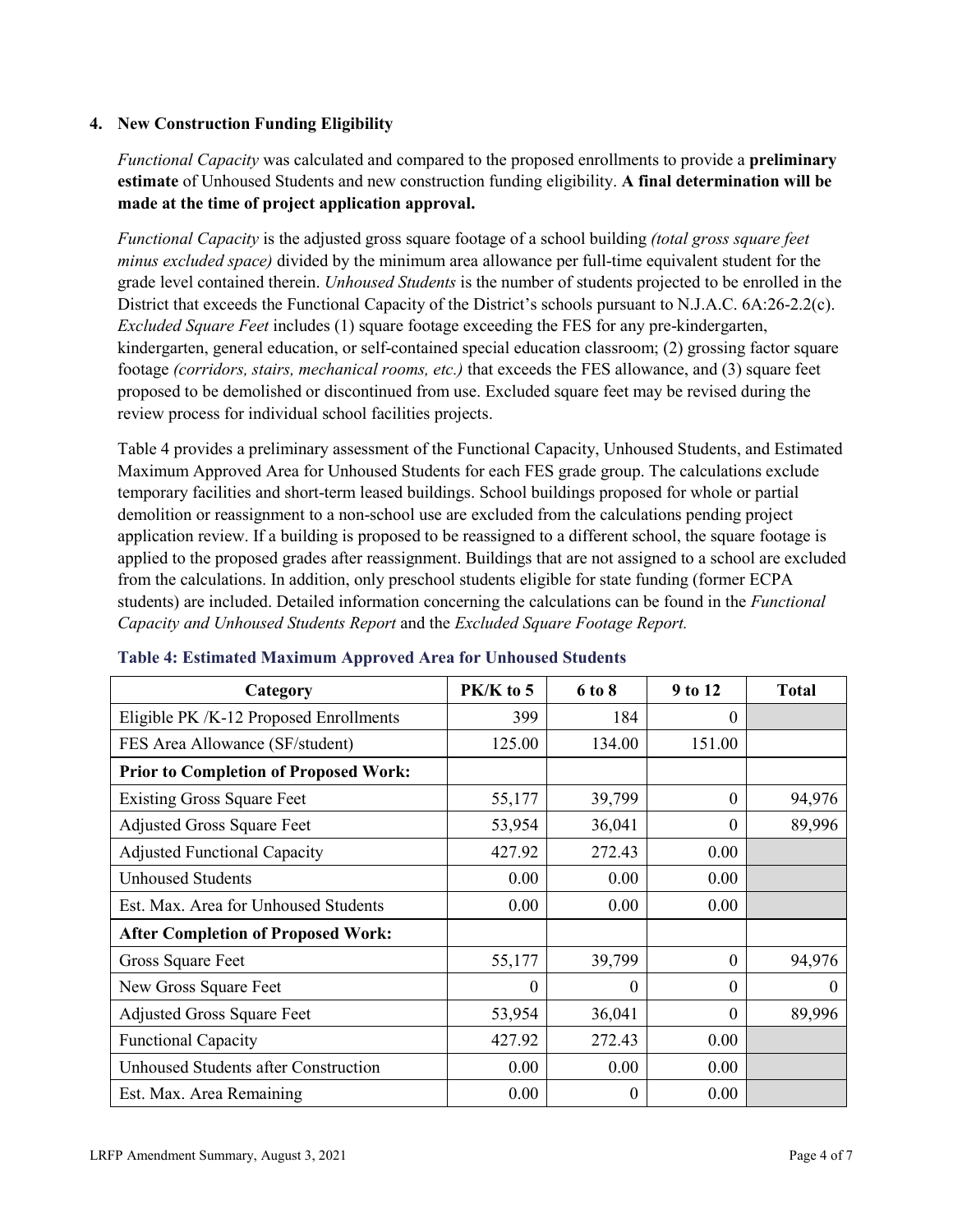Facilities used for non-instructional or non-educational purposes are ineligible for State support under the Act. However, projects for such facilities shall be reviewed by the Department to determine whether they are consistent with the District's LRFP and whether the facility, if it is to house students (full or part time) conforms to educational adequacy requirements. These projects shall conform to all applicable statutes and regulations.

Estimated costs represented in the LRFP by the District are for capital planning purposes only. The estimates are not intended to represent preliminary eligible costs or final eligible costs of approved school facilities projects.

Considerations:

- The District does not have approved projects pending completion, as noted in Section 1, that impact the Functional Capacity calculations.
- **The Functional Capacity calculations** *exclude* square feet proposed for demolition or discontinuation for the following FES grade groups and school buildings pending a feasibility study and project review: n/a.
- Based on the preliminary assessment, the District has Unhoused Students prior to the completion of proposed work for the following FES grade groups: n/a.
- New construction is proposed for the following FES grade groups: n/a.
- Proposed new construction exceeds the estimated maximum area allowance for Unhoused Students prior to the completion of the proposed work for the following grade groups: n/a.
- The District, based on the preliminary LRFP assessment, will not have Unhoused Students after completion of the proposed LRFP work. If the District is projected to have Unhoused Students, adequate justification has been provided to confirm educational adequacy in accordance with Section 6 of this determination.

# Findings:

Functional Capacity and Unhoused Students calculated in the LRFP are preliminary estimates. Preliminary Eligible Costs (PEC) and Final Eligible Costs (FEC) will be included in the review process for specific school facilities projects. A feasibility study undertaken by the District is required if building demolition or replacement is proposed per N.J.A.C. 6A:26-2.3(b)(10).

# **5. Proposed Work**

The District assessed program space, capacity, and physical plant deficiencies to determine corrective actions. Capital maintenance, or *"system actions,"* address physical plant deficiencies due to operational, building code, and /or life cycle issues. Inventory changes, or *"inventory actions,*" add, alter, or eliminate sites, site amenities, buildings, and/or rooms.

The Act (N.J.S.A. 18A:7G-7b) provides that all school facilities shall be deemed suitable for rehabilitation unless a pre-construction evaluation undertaken by the District demonstrates to the satisfaction of the Commissioner that the structure might pose a risk to the safety of the occupants even after rehabilitation or that rehabilitation is not cost-effective. Pursuant to N.J.A.C. 6A:26-2.3(b)(10), the Commissioner may identify school facilities for which new construction is proposed in lieu of rehabilitation for which it appears from the information presented that new construction is justified, provided, however, that for such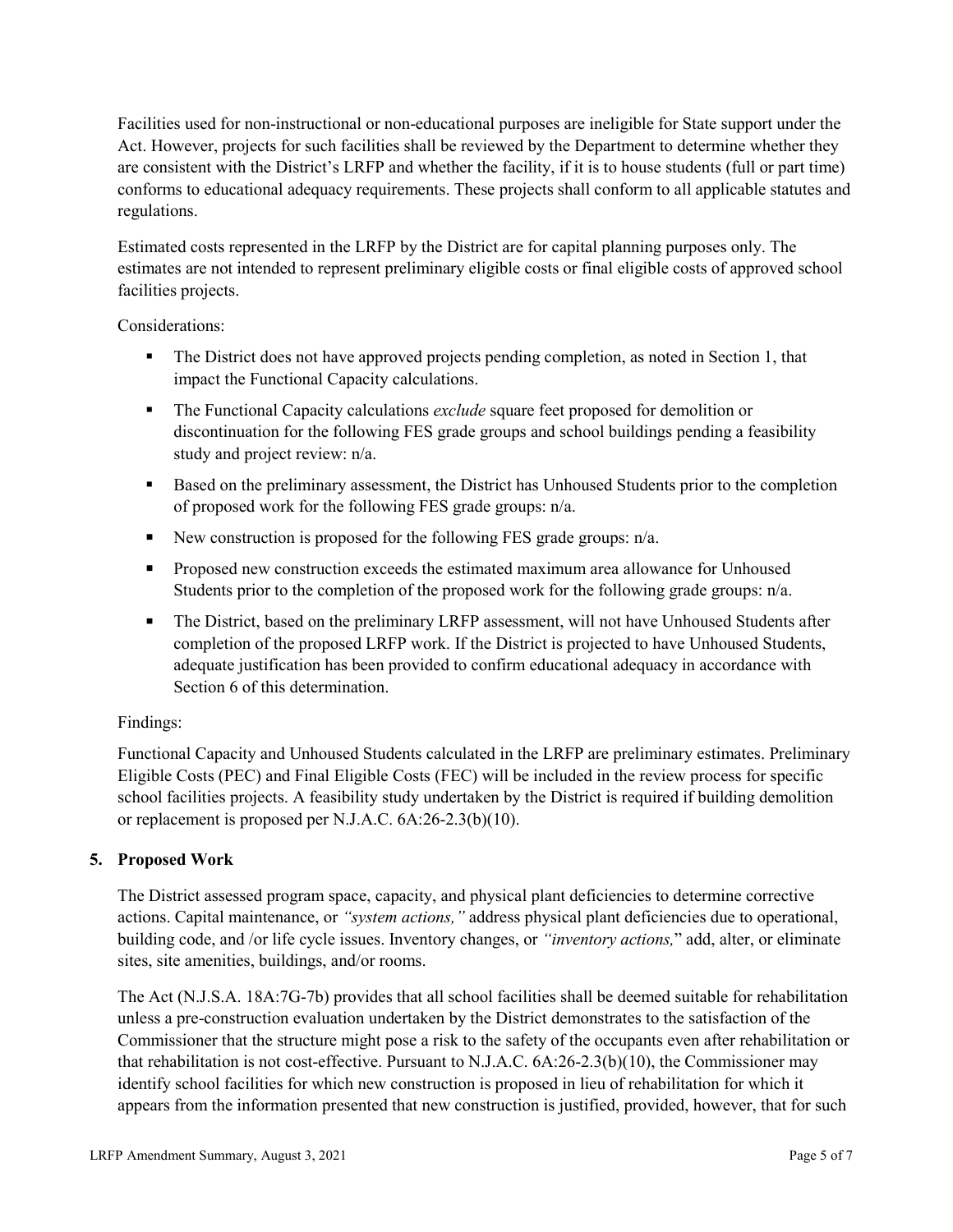school facilities so identified, the District must submit a feasibility study as part of the application for the specific school facilities project. The cost of each proposed building replacement is compared to the cost of additions or rehabilitation required to eliminate health and safety deficiencies and to achieve the District's programmatic model.

Table 5 lists the scope of work proposed for each school based on the building(s) serving their student population. Proposed inventory changes are described in the LRFP website reports titled *"School Asset Inventory Report and "Proposed Room Inventory Report."* Information concerning proposed systems work, or capital maintenance can be found in the "LRFP Systems Action Summary Report."

With the completion of the proposed work, the following schools are proposed to be eliminated: n/a; the following schools are proposed to be added: n/a.

| <b>Proposed Scope of Work</b>                                                                  | <b>Applicable Schools</b>        |
|------------------------------------------------------------------------------------------------|----------------------------------|
| <b>Renovation only</b> (no new construction)                                                   |                                  |
| System actions only (no inventory actions)                                                     | Avon ES (010); Woodland ES (030) |
| Existing inventory actions only (no systems actions)                                           | n/a                              |
| Systems and inventory changes                                                                  | n/a                              |
| <b>New construction</b>                                                                        |                                  |
| Building addition only (no systems actions)                                                    | n/a                              |
| Renovation and building addition (system, existing<br>inventory, and new construction actions) | n/a                              |
| New building on existing site                                                                  | n/a                              |
| New building on new or expanded site                                                           | n/a                              |
| Site and building disposal (in addition to above scopes)                                       |                                  |
| Partial building demolition                                                                    | n/a                              |
| Whole building demolition                                                                      | n/a                              |
| Site and building disposal or discontinuation of use                                           | n/a                              |

#### **Table 5: School Building Scope of Work**

Findings:

The Department has determined that the proposed work is adequate for approval of the District's LRFP amendment. However, Department approval of proposed work in the LRFP does not imply the District may proceed with a school facilities project. The District must submit individual project applications with cost estimates for Department project approval. Both school facilities project approval and other capital project review require consistency with the District's approved LRFP.

# **6. Proposed Room Inventories and the Facilities Efficiency Standards**

The District's proposed school buildings were evaluated to assess general educational adequacy in terms of compliance with the FES area allowance pursuant to N.J.A.C. 6A:26-2.2 and 2.3.

District schools proposed to provide less square feet per student than the FES after the completion of proposed work as indicated in Table 5 are as follows: n/a